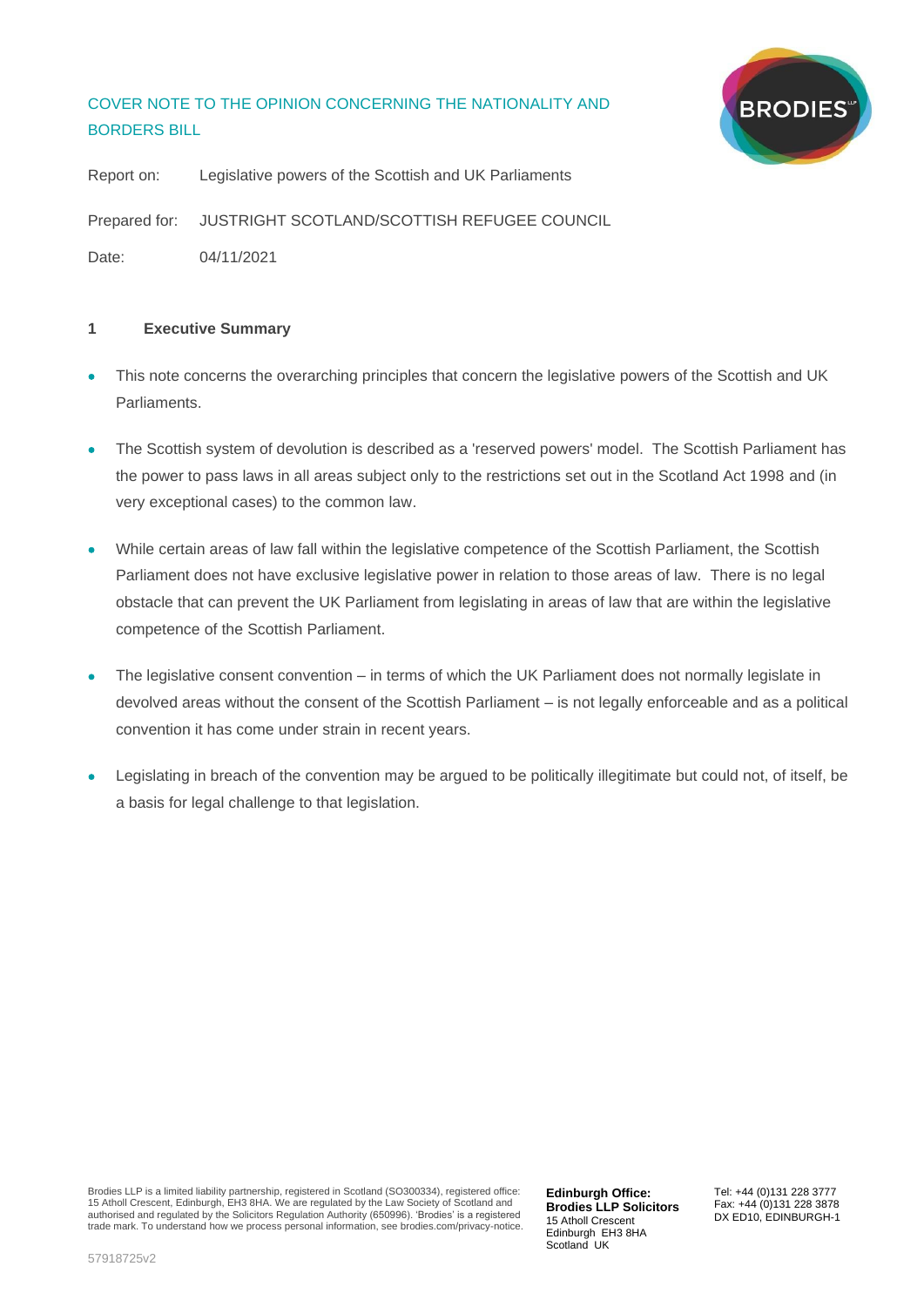#### **2 Introduction**

- 2.1 We refer to your letter of instruction of 18 August 2021 seeking an opinion on the potential impact of the Nationality and Borders Bill ('the NBB') that has been introduced in the UK Parliament by the United Kingdom Government.
- 2.2 Your instructions ask for an opinion on three questions related to the NBB's potential impact on devolved competences and the obligations of public bodies exercising powers and discharging functions within devolved competence. That opinion has been provided separately.
- 2.3 We highlight in this note some key points about the relationship between the UK Parliament and the devolved institutions that may be relevant to the way in which you and other stakeholders develop your campaign in relation to the NBB.

## **3 The 'divide' between reserved and devolved areas of law**

- 3.1 As you are aware, it is extremely important to bear in mind that devolution within the United Kingdom does not involve the kind of division of legislative responsibility that exists in some federal regimes in which each 'layer' has certain exclusive competences (and may also have shared or 'concurrent' competences). So, for example, under the US Constitution certain powers are reserved exclusively to the states and others to the federal government, with the possibility of legal challenge and adjudication by the Supreme Court if there is an intrusion by one layer of government into the powers of the other.
- 3.2 Devolution within the United Kingdom does not operate in the same way. While certain areas of law fall within the legislative competence of the devolved legislatures, there is no 'exclusivity' of legislative power in relation to those areas of law. The UK Parliament can, and does, continue to pass legislation in areas of law that are within the legislative competence of the Scottish Parliament. The power to do so derives from:
	- 3.2.1 The fundamental constitutional principle upheld by the UK's highest courts that the UK Parliament can legislate about any matter whatsoever; and
	- 3.2.2 The devolution legislation itself. So, for example, section 28(7) of the Scotland Act 1998 provides that the power of the Scottish Parliament to make legislation "does not affect the power of the Parliament of the United Kingdom to make laws for Scotland".
- 3.3 The consequence is that there is no legal impediment to the UK Parliament passing legislation that falls within devolved competence and no possibility (under the current constitutional regime) of a court striking down or refusing to enforce an Act of the UK Parliament simply because it concerns a matter that is devolved.
- 3.4 A further dimension to Scottish devolution (of which again you will be aware) is that it is described as a 'reserved powers' model of devolution, in contrast to a 'transferred powers' model. The key point is that the Scotland Act 1998 does not contain a list of areas of law or policy responsibility that are devolved to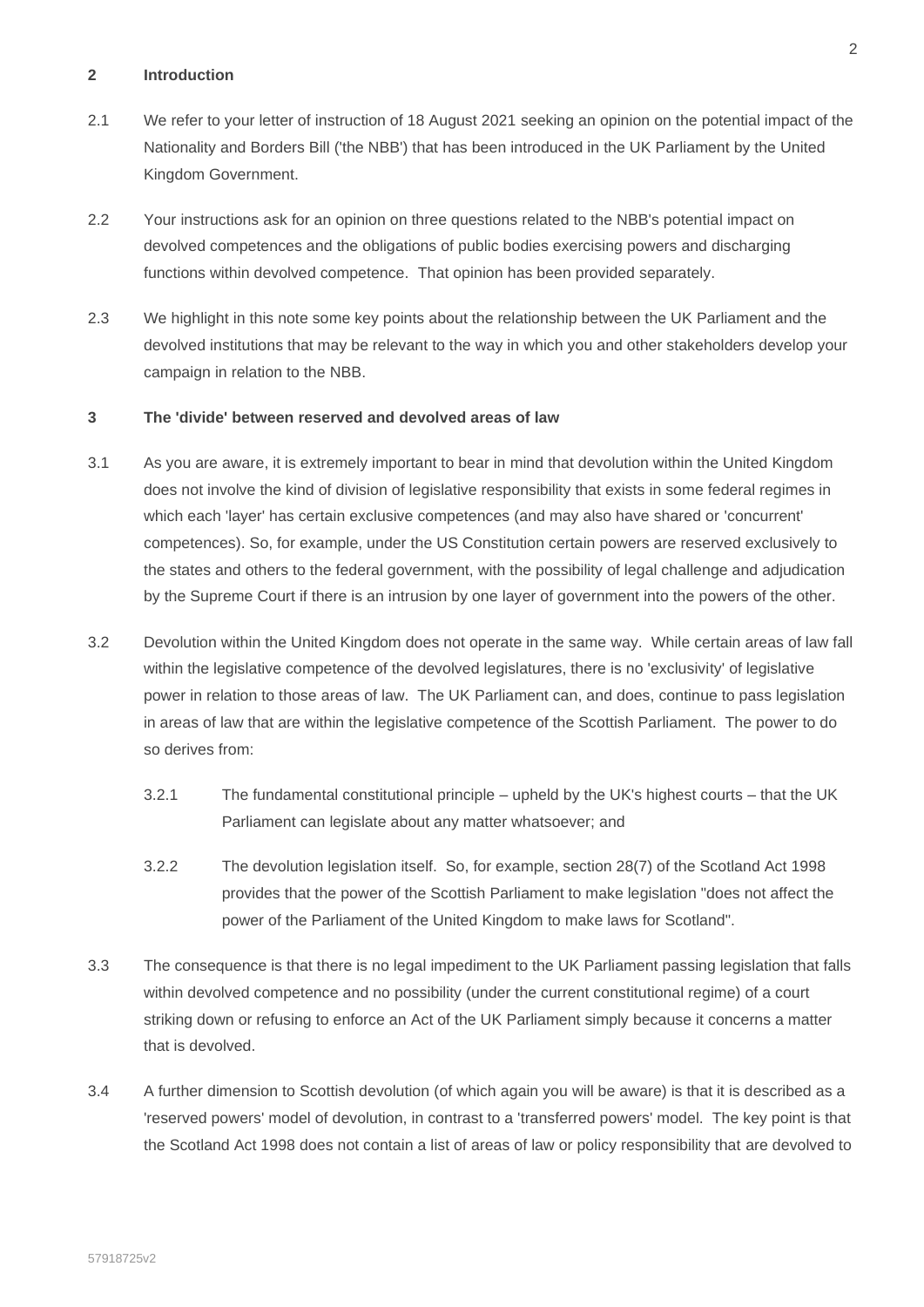Holyrood. Rather, the 1998 Act confers general law-making powers on the devolved Parliament and those powers are then subject to a number of limitations.

- 3.5 One of those limitations is that the Scottish Parliament may not make laws that 'relate to' reserved matters, with reserved matters being defined by reference to Schedules 4 and 5 of the 1998 Act.
- 3.6 A consequence of this model of devolution is that the exercise of working out whether a matter falls within devolved competence is, in essence, a negative one. It involves checking whether the matter in question falls within the scope of any of the limitations on the Scottish Parliament's competence: if it does not then it will be devolved.

### **4 The legislative consent convention and its limitations**

- 4.1 Notwithstanding the *legal* power of the UK Parliament to legislate in areas devolved to the Scottish Parliament, a political convention was established to govern how that legal power would be exercised. It was originally labelled 'the Sewel Convention' but is now more commonly known as the legislative consent convention.
- 4.2 There is debate about the exact parameters of the legislative consent convention but, at the very least, it is accepted that as a matter of convention the UK Parliament will not normally legislate in areas that fall within the legislative competence of the Scottish Parliament without the consent of the Scottish Parliament to do so.
- 4.3 The convention was reflected in an amendment to the Scotland Act 1998 made by the Scotland Act 2016. Section 28(8) of the 1998 Act now provides that *"it is recognised that the Parliament of the United Kingdom will not normally legislate with regard to devolved matters without the consent of the Scottish Parliament"*.
- 4.4 The fundamental point about the convention is that it is just that: a convention. It has no binding legal force and cannot be used to prevent the UK Parliament from legislating even where it does not have the Scottish Parliament's consent. This is the case notwithstanding that the convention has been recognised in statute: in Gina Miller's challenge to the triggering of Article 50 of the Treaty on the European Union after Brexit the Supreme Court considered whether the legislative consent convention could impose any constraint on the UK Parliament passing legislation to give effect to the UK's withdrawal from the EU (because such legislation would alter the legislative competence of the devolved legislatures). The Court was unequivocal that the legislative consent convention could not impose such constraints on the UK Parliament: see *R (Miller) v Secretary of State for Exiting the European Union* [2017] 2 WLR 583, paras 135 to 152.
- 4.5 While the convention was observed fairly faithfully for the first two decades of devolution it has come under strain as a result of Brexit. The UK Parliament passed the European Union (Withdrawal) Act 2018 despite the refusal by the Scottish Parliament to give consent. It subsequently passed the European Union (Withdrawal Agreement) Act 2020 despite all three devolved legislatures withholding consent and also passed the Internal Market Act 2020 despite the refusal of the Scottish Parliament and